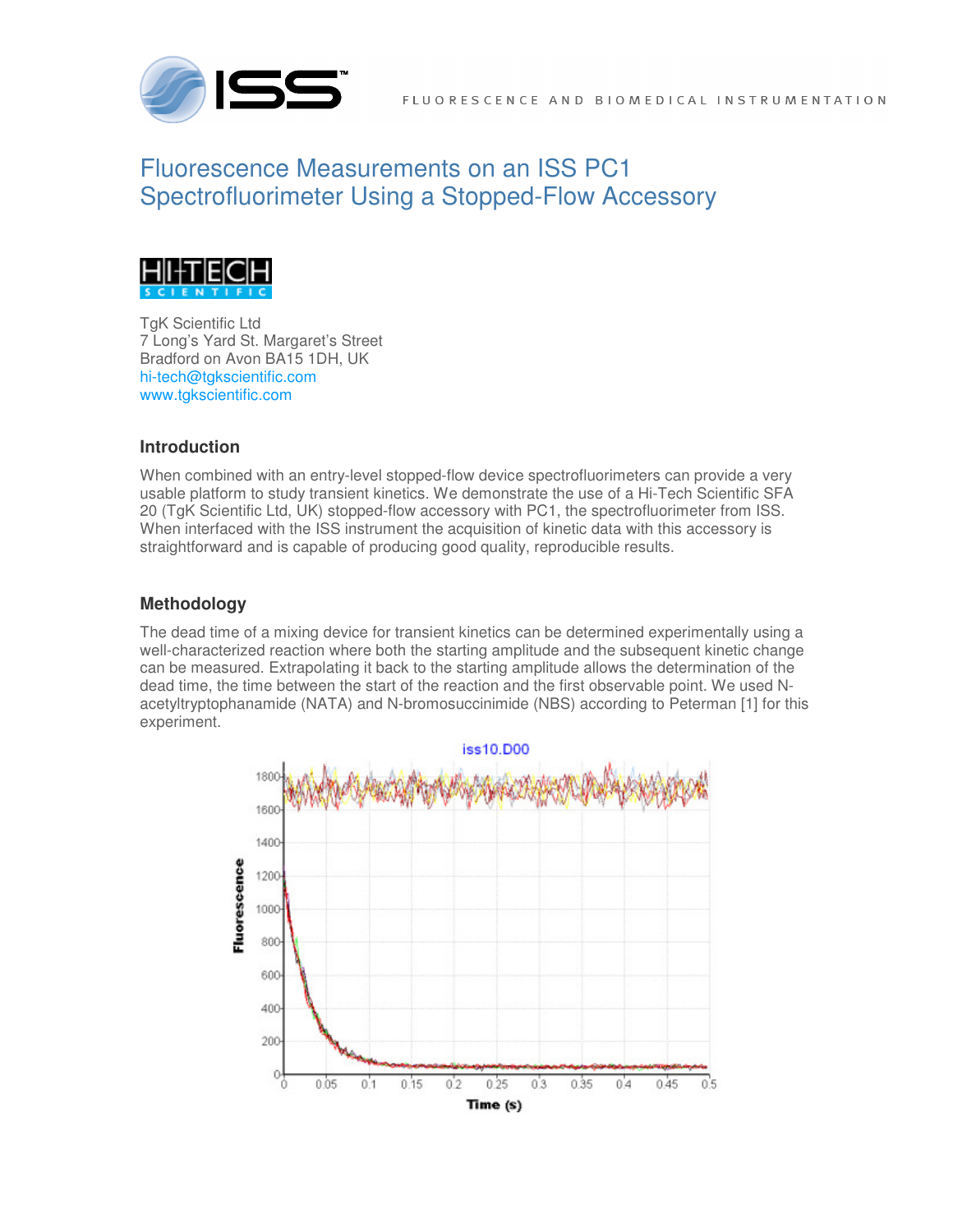Figure 1. Overlay of multiple experiments using the stopped-flow device.

The instrument set up described below was then used to study the displacement of calcium from Drosophila calmodulin. This was a more challenging test of the set up since the signal comes from a single tyrosine in the calmodulin.

#### **Experimental Data**

The syringes of the SFA 20 stopped-flow accessory were loaded with the two reactants;  $5 \mu M$ NATA was mixed with 50 µM NBS (syringe concentrations) both in 0.1 M sodium phosphate (pH 7.5) at 20ºC. Excitation was at 280 nm and emission was through a WG 320 filter. This is a second order reaction in which the NBS reacts with the NATA to produce a non-fluorescent product. The reaction was done under pseudo-first order conditions. The individual shots were pushed by hand. Data acquisition was initialised with a TTL trigger unit supplied with the SFA-20 (OPT-20L), which connects with the ISS PC1 external triggering facility.

The use of a trigger at stopping to start data collection automatically allows data to be averaged since all traces are referenced to a common time zero.

Figure 1 shows two series of traces overlaid. At the top are shown seven traces of NATA pushed against buffer, which give the starting amplitude; below are seven traces of the NATA/NBS reaction showing good reproducibility between pushes.



Figure 2. Average of seven shots fitted with a 1EXP+C model; residuals are given in the sub-plot.

In a further set of measurements to explore the use of the set up under more demanding conditions, 11  $\mu$ M calmodulin plus 200  $\mu$ M Ca<sup>2+</sup> was mixed with 2.5 mM EGTA (syringe concentrations). Both solutions also contained 25 mM Tris, 50 mM KCl (pH 7.5). In this experiment, the emission was observed through the right emission monochromator instead through a cut-off filter. The excitation wavelength was 280 nm and emission control wavelength was 315 nm.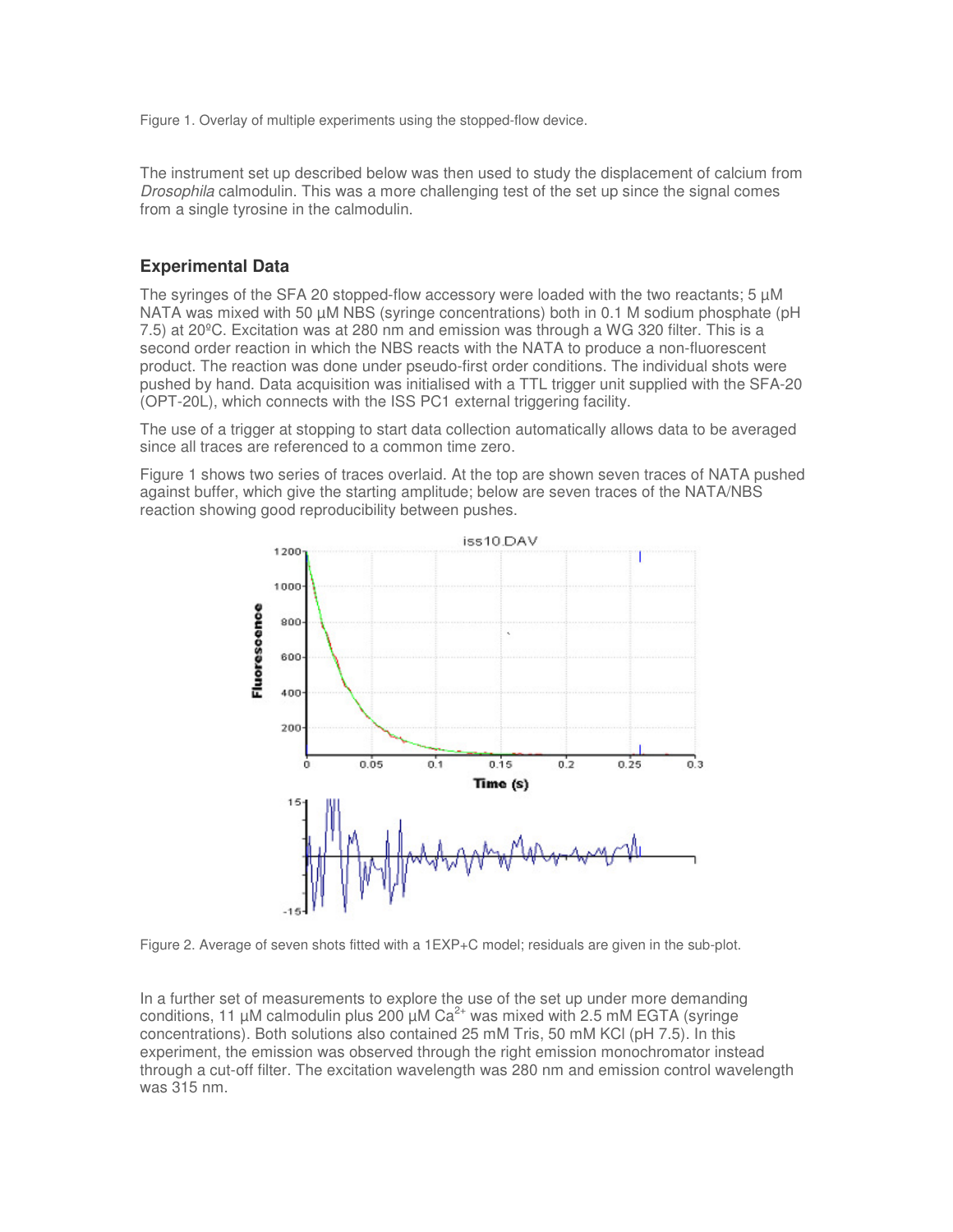#### **Results**

The NATA/NBS reaction traces were averaged and fitted to a single exponential. A good fit was obtained with a rate constant of  $35 s<sup>-1</sup>$  (see Figure 2).

The dead time,  $t_d$  was calculated from the relationship:

$$
k_{obs} \times t_d = \ln \left( \frac{F_{obs}}{F_{total}} \right)
$$

where  $F_{obs}$  is the observed amplitude of the signal in the reaction and  $F_{total}$  is the amplitude between the start of the reaction (i.e. NATA alone) and the end of the reaction and  $k_{obs}$  is the fitted rate constant. Hence the dead time was 10.8 ms.

Figure 3 shows the average of 4 traces where the calmodulin/ $Ca^{2+}$  was mixed with buffer including 6 traces where it was mixed with EGTA. The reaction traces were averaged and the data were fitted to a single exponential. This was a good fit giving a rate constant of 4.9  $s^{-1}$ .



Figure 3. Average of shots – upper against buffer; lower against EGTA.

Calmodulin contains two low affinity calcium binding-sites in the N-terminal domain ( $k_{off} > 700 s^{-1}$ ) and two high affinity sites in the C-terminal domain. Only the dissociation from the C-terminal sites is monitored by tyrosine fluorescence because the single tyrosine in calmodulin is located in the C-terminal domain. The result obtained here is consistent with published values for somewhat different buffer conditions  $(7.3 \text{ s}^{-1} \text{ in } 25 \text{ mM Tris}, 100 \text{ mM KCl}, \text{ pH } 8 [2])$ .

#### **Conclusion**

From these results it can be seen that the combination of the SFA-20 stopped-flow accessory and the ISS PC1 Spectrofluorimeter can produce good quality results. The method is quite economical in terms of sample consumption; a total shot volume of 300 µl was used in these tests. Thus the set up is quite acceptable for experiments with precious biological reagents.